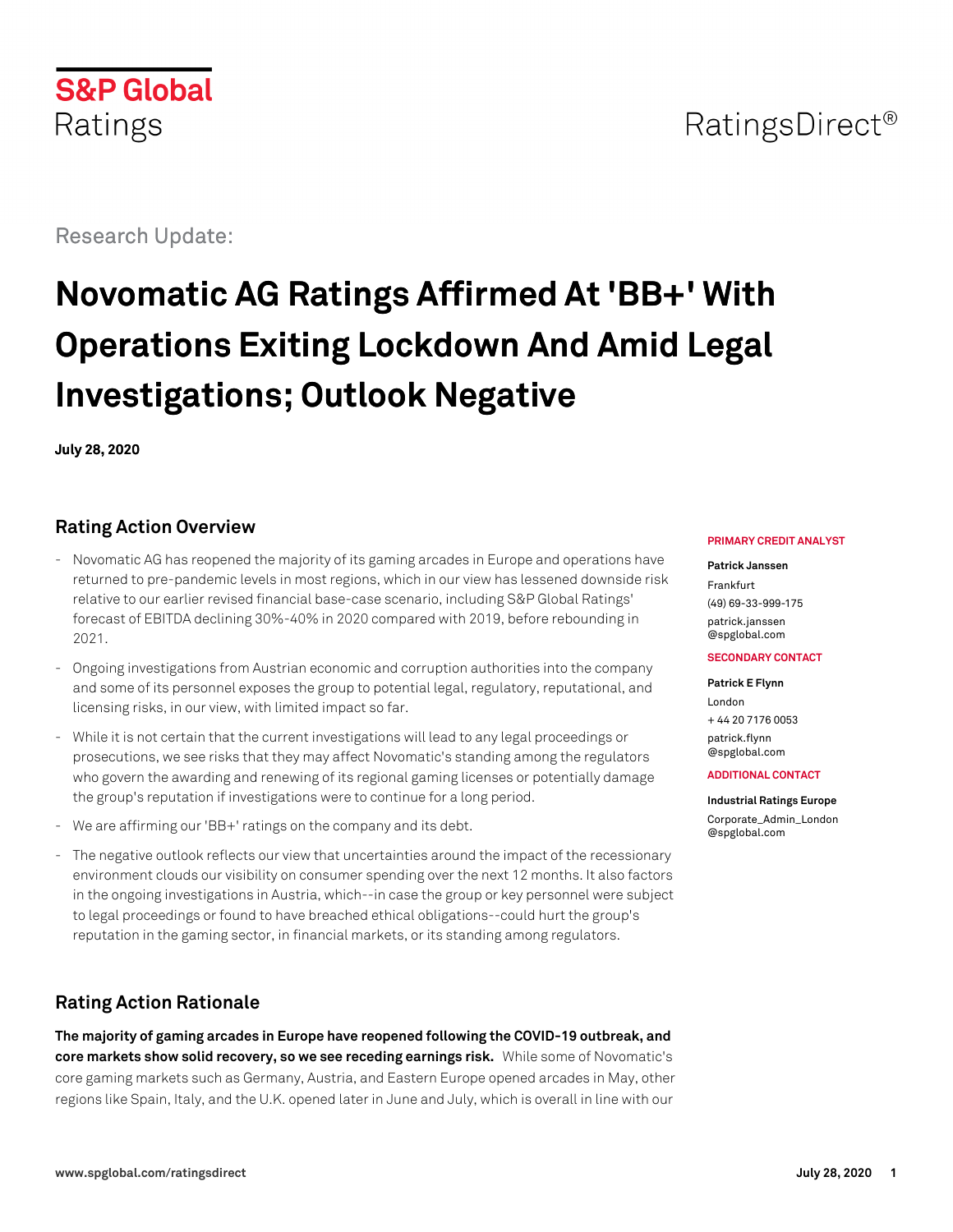expectation of the lockdown's duration. In addition, we expect consumer spending will recover only moderately given the recession. Early trading results for gaming machine operators have shown that in Germany, Austria, and Italy, there might be an element of pent-up demand following the lockdown, supported by fewer leisure alternatives. Overall, we view the downside risks to our previous revised base-case as lessening. Our forecast base-case scenario is for a decline in sales of up to 20% sales and 30%-40% EBITDA in 2020. We therefore believe that S&P Global Ratings-adjusted debt to EBITDA will reach 4.4x–5.0x in 2020, which will be out of line with the rating temporarily. Therefore, a rebound to normalized performance in FY21, where we forecast leverage to fall sustainably below 3.5x, remains an underpinning factor supporting the current rating level.

#### **Legal proceedings pose reputational risks and could constrain the ability to do business if current investigations were to lead to prosecution or other legal actions, in our view.**

Investigations by Austrian economic and corruption authorities against Novomatic, its former CEO, the majority shareholder, and some former and current employees are ongoing. The allegations under investigation include attempting to illegally influence gaming legislation and licensing in Austria. These investigations are connected to broader allegations surrounding a political scandal in Austria, which began in 2019 and are likely to continue for some time. While we understand Novomatic and named parties deny any wrongdoing and are cooperating fully with authorities, and while we believe the current impact of the investigations on Novomatic's business is minimal, it remains that the investigations could threaten the group's reputation the longer they continue. This is particularly the case if they are seen to progress toward legal proceedings against the company or connected parties, or if they are found to have breached some ethical obligation. Gaming operators rely on their good standing and reputation, and that of their key personnel, among regulators to maintain gaming licenses, which has always been the case with Novomatic so far, but could become more challenging if investigations and proceedings are protracted.

**We believe the group has sufficient liquidity sources to pay down the maturity of long-term debt over the next 12 months as planned, despite the lockdowns.** Following the confirmed disposal of Casino Austria, the company has nearly  $\epsilon$ 1.2 billion in cash, other liquid investments, and availability under its revolving credit facility (RCF) for liquidity management, which is more than twice maturing long-term debt over the next 12 months. The RCF documentation includes a net debt-to-EBITDA covenant with temporarily low headroom of only 10%-20% in 2020. While we do not expect a covenant breach in our base-case scenario and full availability over the next 12 months, we believe Novomatic is well positioned to negotiate a waiver following the end of the lockdown in Europe and the business' ramp-up.

**Uncertainties regarding the pandemic and the recession's impact still cloud our earnings visibility.** S&P Global Ratings acknowledges a high degree of uncertainty about the evolution of the coronavirus pandemic. The consensus among health experts is that the pandemic may now be at, or near, its peak in some regions but will remain a threat until a vaccine or effective treatment is widely available, which may not occur until the second half of 2021. We are using this assumption in assessing the economic and credit implications associated with the pandemic (see our research here: www.spglobal.com/ratings). As the situation evolves, we will update our assumptions and estimates accordingly.

#### **Environmental, social, and governance (ESG) factors relevant to the rating action:**

- Health and safety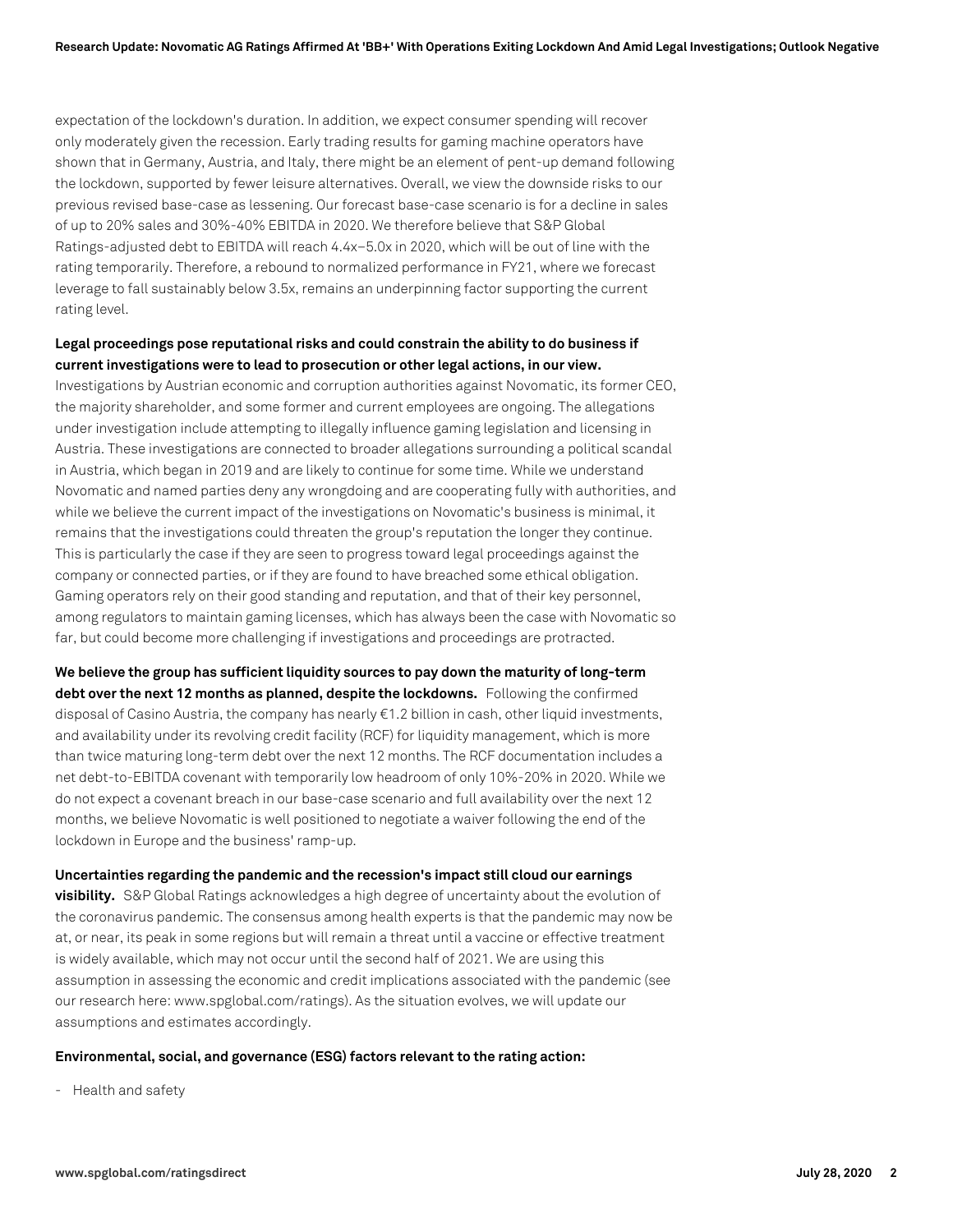- Other governance factors

## **Outlook**

The negative outlook reflects our assumption of a contained COVID-19 outbreak in Europe for the remainder of the year and our view that the risk of a second wave and the recession limits our visibility on further development of consumer spending and the group's earnings in 2020. On this basis, we still expect S&P Global Ratings-adjusted debt to EBITDA will temporarily increase to 4.4x-5.0x in 2020 and moderating to 3.0x-3.5x in 2021.

The outlook also reflects our view of the downside risk to Novomatic should the ongoing investigations from Austrian authorities progress to prosecution or other legal action, or result in findings of unethical behavior, against the company or connected parties, and the impact this could have on the group's reputation and standing.

#### **Downside scenario**

We could lower the rating if:

- The impact of the pandemic and related recession was more severe that we assume, resulting in S&P Global Ratings-adjusted debt to EBITDA remaining materially above 3.5x, free operating cash flow (FOCF) after all lease payments remaining negative, or liquidity weakening to a degree not offset by any remedial action.
- The pandemic led to a structurally weaker gaming industry as a whole, exemplified by Novomatic's operating margins not recovering to pre-COVID-19 levels, or the company's positioning weakening compared with that of peers. The latter, for example, could occur if the group loses market share to online competitors. In these two cases, we could reevaluate our assessment of Novomatic's business strength. and
- The investigations progressed, for example, to prosecution or other legal action, or led to findings of unethical behavior. While it is not our base-case scenario, we could also consider lowering the rating if investigations were protracted and we saw evidence of impacts on reputation or standing in operating or financial markets. Lastly, we might take a negative rating action if there were further allegations and proceedings beyond the current scope that would lead us to reassess the group's governance and control functions.

#### **Upside scenario**

We could revise the outlook to stable once we have more certainty regarding the COVID-19 pandemic and the related recession's effect on consumer spending in the European gaming market and Novomatic's operating performance, liquidity, and cash flow. In particular, an outlook revision would depend on the group's ability to reduce costs, preserve cash, manage upcoming debt maturities, and defend its market position in recovering from COVID-19, with its S&P Global Ratings-adjusted debt to EBITDA therefore falling toward 3.5x after 2020. A stable outlook would also hinge on a termination of the investigations.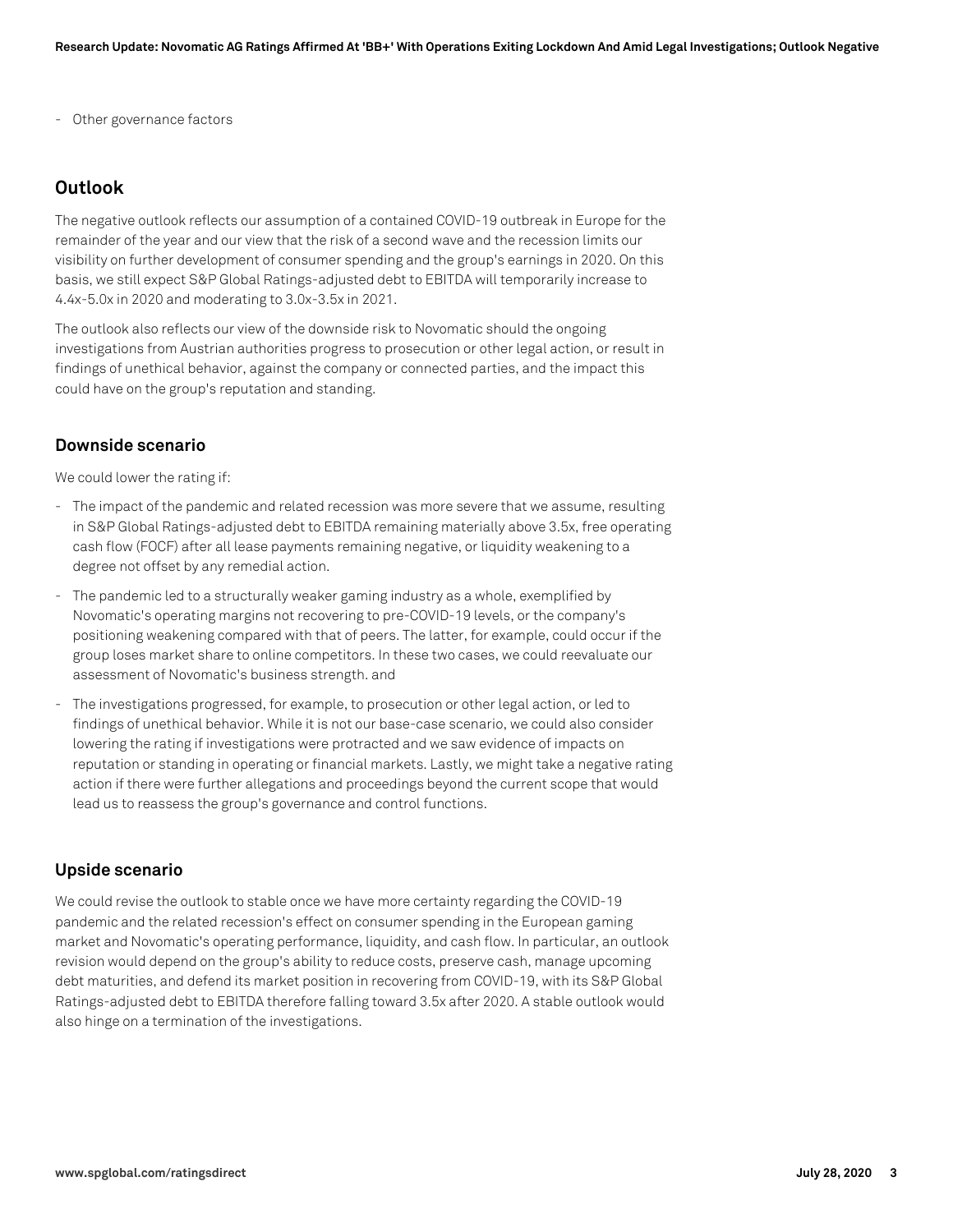# **Company Description**

Novomatic operates in two segments: Gaming technology (business-to-business segment) and gaming operations (business-to-consumer [B2C] segment). The gaming technology segment produces, sells, and rents gaming and entertainment machines and content, as well as the operation of online content for business customers. The gaming operations segment operates casinos and electronic gaming machines, the online B2C business, and sports and horse racing betting services.

In 2019, Novomatic reported revenue and S&P Global Ratings-adjusted EBITDA of €2.6 billion and €663 million, respectively. Novomatic is a mostly European business with Germany, Austria, and Italy representing about 56% of its revenue.

The group is effectively controlled by Johann F. Graf (founder of the group) through investment holding company Novo Invest GmbH.

# **Environmental, Social, And Governance**

Social risks are significant for gaming companies like Novomatic. Concerns from the public and regulators include money laundering, gambling addiction, harm to underage players, and displays of anti-social behavior around gambling halls. Consequently, various countries have enacted laws, often significantly affecting gaming companies and their financial performance. Examples of these regulations include the prohibition of gaming machines in Vienna.

We consider Novomatic's governance at a similar level to other peers we rate in the region and that are not publicly listed. It has not had to pay any material fines or penalties. In addition, unlike some of its peers, the group operates in regions where there is regulatory certainty and has a strict and conservative approach to compliance with gaming regulations.

Following the German court's ruling in October 2017 regarding the legality of online casinos, Novomatic terminated its B2B contract with its online customers. This reduced its earnings in 2018. While this development reflects the impact of social risks that Novomatic faces, it also reflects its conservative approach relative to peers such as GVC, who continue to provide online casinos in Germany based on the interpretation that this gaming is allowed under European law.

Conversely, in our view, the impairment of Ainsworth in 2018 could indicate the need to tighten controls. Acquisitions are relatively challenging in the gaming sector due to the risk of constant regulatory changes. Therefore, a typical acquisition in this industry tends to incorporate a sizable deferred consideration. Novomatic had a deferred consideration clause in its other business purchases, but did not have this provision in its Ainsworth transaction.

Similarly, the holding and renewing of gaming licenses depends on the operator's good standing among the decision making regulatory authorities. Any conviction or finding of unethical behavior could harm a company's standing among regulators. Because no wrongdoing of the group has been established from Austrian authorities, we see no impact on our management and governance (M&G) assessment at this time. However, in case legal proceedings became likely, for instance through criminal prosecution, we could see pressure on our M&G assessment emerging.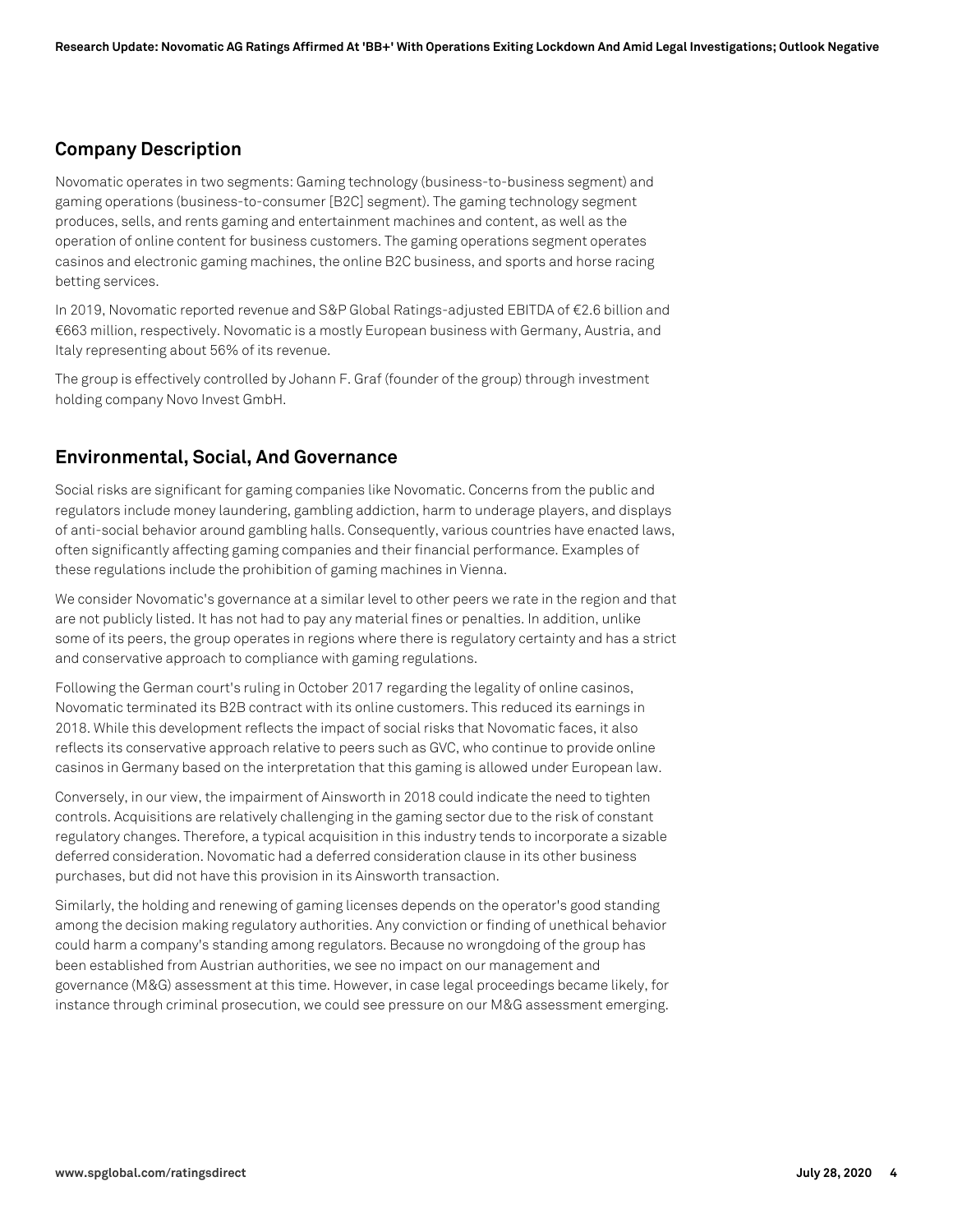# **Our Base-Case Scenario**

#### **Assumptions**

- Real GDP contraction in the eurozone of 7.8% in 2020 recovering by 5.5% growth in 2021, with consumer price index inflation of 0.5%-1.5% per year.
- Absent any regulatory changes, modest growth in land-based gaming operations in Europe, but remote gaming will expand significantly above GDP because markets are not fully saturated.
- Revenue decline of up to 20% in 2020 due to the impact of COVID-19, recovering to 10%-15% in 2021, somewhat hampered by various hardship exemption and active tolerance granted under the German Interstate Treaty expiring in June 2021.
- S&P Global Ratings-adjusted EBITDA margin dipping below 20% in 2020 compared with 25.4% in 2019 in light of the above factors, and some level of fix costs included in operations.
- Opportunistic bolt-on acquisitions of about €50 million in 2020 and 2021.
- Capital expenditure (capex) of €200 million-€240 million in 2020, which has been temporarily lowered due to COVID-19's impact. It would further accelerate toward €300 million-€350 million from 2021.
- Asset disposal net proceeds of about €100 million in 2020 to be used for debt repayment.
- Dividends of €30 million-€50 million in 2020 and 2021, compared with €33 million in 2019.

|                            | 2018a | 2019a* | 2020e       | 2021f         |
|----------------------------|-------|--------|-------------|---------------|
| Revenue (bil. $\epsilon$ ) | 2.613 | 2.607  | $2.0 - 2.2$ | $2.3 - 2.5$   |
| EBITDA (mil. $\epsilon$ )  | 611   | 663    | 380-450     | 550-620       |
| EBITDA margin (%)          | 23.4  | 25.4   | 19.0-21.0   | $23.0 - 26.0$ |
| Debt/EBITDA (x)            | 2.8   | 2.9    | $4.4 - 5.0$ | $3.0 - 3.5$   |
| FFO/debt (%)               | 25.3  | 29.5   | 15.0-20.0   | $22 - 30$     |
| FOCF/debt(%)               | (4.0) | 12.8   | $2.0 - 5.0$ | $8.0 - 12.0$  |

#### **Key metrics**

Note: All figures are S&P Global Ratings-adjusted. \*Year-end debt for 2019 comprises financial debt of €1.9 billion, for which key adjustments are €700 million in leases and €400 million in surplus cash available for debt repayment. a--Actual. e--Estimate. f--Forecast. FFO--Funds from operations. FOCF--Free operating cash flow.

# **Liquidity**

We view Novomatic's liquidity as strong, although expect planned debt repayment over the next 12 months will limit the headroom under this assessment. We estimate that the group's liquidity sources will likely cover liquidity needs by nearly 1.6x over the next 12 months. Although covenant headroom is temporarily only 15%-20% in 2020, we see Novomatic as having well-established and solid relationships with banks, enabling a favorable position on negotiating covenants if necessary. We also see the company as having a generally satisfactory standing in credit markets,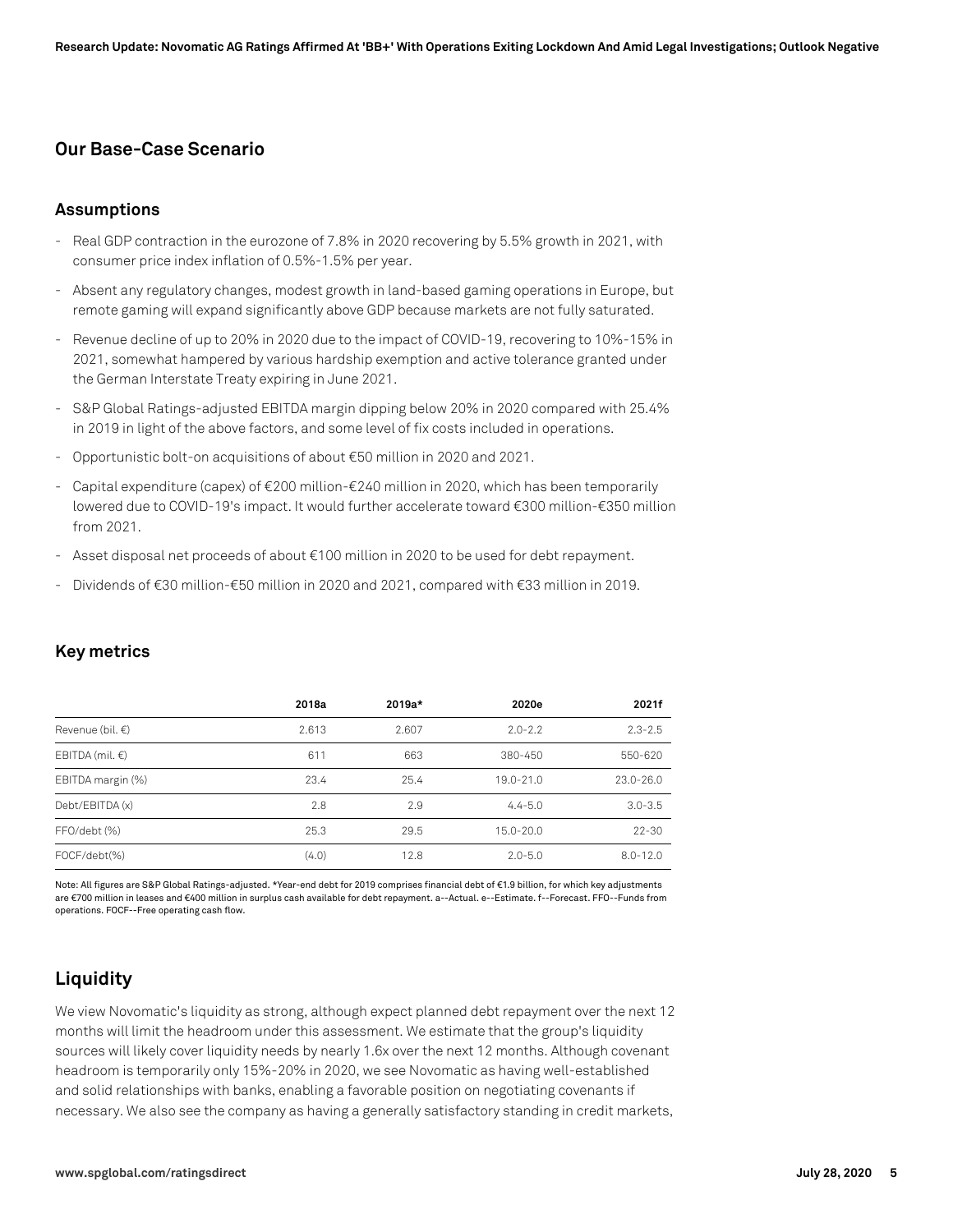helping to refinance upcoming maturities if needed.

Principal liquidity sources for the 12 months started July 1, 2020, include:

- About €1.2 billion available in cash and equivalents, less cash required in gaming machines and availability under the RCF maturing in March 2024
- Funds from operations of about €250 million, net of all lease-related payments

Principal liquidity uses for the same period, include:

- Short-term debt and maturing long-term debt of about €450 million
- Changes in working capital and intrayear working capital swings of €100 million-€150 million
- Capex of €200 million-€250 million
- Dividends of about €50 million

#### **Covenants**

#### **Compliance expectations**

We estimate that headroom under the financial covenants will tighten to 10%-20% in 2020 and 30%-45% thereafter. Considering Novomatic's solid relationship with core banks, we believe that temporarily lower headroom under covenants does not constrain our liquidity assessment.

#### **Requirements**

The subgroup of Novomatic is required to comply with semiannually tested financial covenants in its €1.0 billion RCF. These include a maximum net debt-to-EBITDA covenant of up to 4.63x.

# **Issue Ratings - Recovery Analysis**

#### **Key analytical factors**

- The issue rating on the unsecured notes (€200 million due 2021 and €500 million due 2023) is 'BB+' with a recovery rating of '3', reflecting our expectation of meaningful recovery (50%-70%; rounded estimate 65%) under a default scenario.
- Our simulated default scenario contemplates a default in 2025 due to regulatory changes that shrink Novomatic's addressable market, combined with a prolonged economic downturn that reduces consumer spending on gaming, extends the gaming equipment replacement cycle, and meaningfully reduces arcade operators spending on new equipment.
- We assume Novomatic will reorganize under a distressed scenario and use a 6.5x multiple to value the company, which is in line with the average multiple we use for the leisure industry.
- We assume the revolver will be 85% drawn at the time of default.
- Although the numerical recovery outcome exceeds 65%, our criteria caps the recovery rating of the notes at '3' due to their unsecured nature. This accounts for the risk that additional prior- or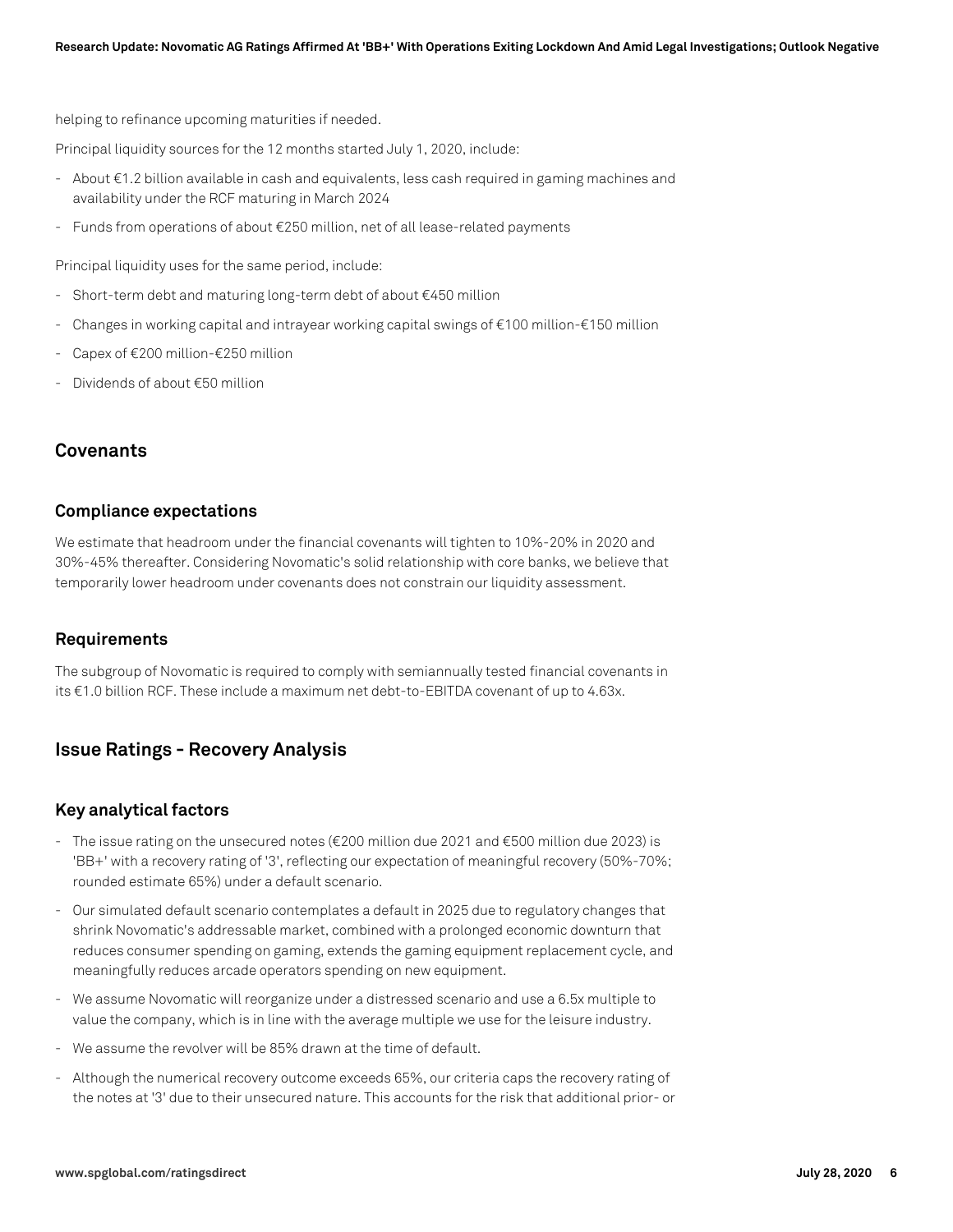same-ranking debt could be raised on the path to default.

#### **Simulated default assumptions**

- Year of default: 2025
- Jurisdiction: Austria

## **Simplified waterfall**

- Emergence EBITDA: €320 million (capex represents 6% of sales. Cyclicality adjustment is 10%, in line with the specific industry subsegment. Operational adjustment is negative 5% to reflect the regulatory pressure in the gaming technology segment.)
- EBITDA multiple: 6.5x
- Gross recovery value: €2.08 billion
- Net recovery value after administrative expenses (5%): €1.97 billion
- Estimated priority debt: €53 million
- Estimated unsecured claims: €2.14 billion
- Value available to unsecured claims: €1.92 billion
- Recovery expectations: 50%-70% (rounded estimate: 65%)

All debt amounts include six months of prepetition interest.

Unsecured claims include €1.0 billion RCF assumed to be drawn at 85%.

# **Ratings Score Snapshot**

Issuer Credit Rating: BB+/Negative/B

Business risk: Satisfactory

- Country risk: Intermediate
- Industry risk: Intermediate
- Competitive position: Satisfactory

Financial risk: Significant

- Cash flow/Leverage: Significant

#### Anchor: bb+

Modifiers:

- Diversification/Portfolio effect: Neutral (no impact)
- Capital structure: Neutral (no impact)
- Financial policy: Neutral (no impact)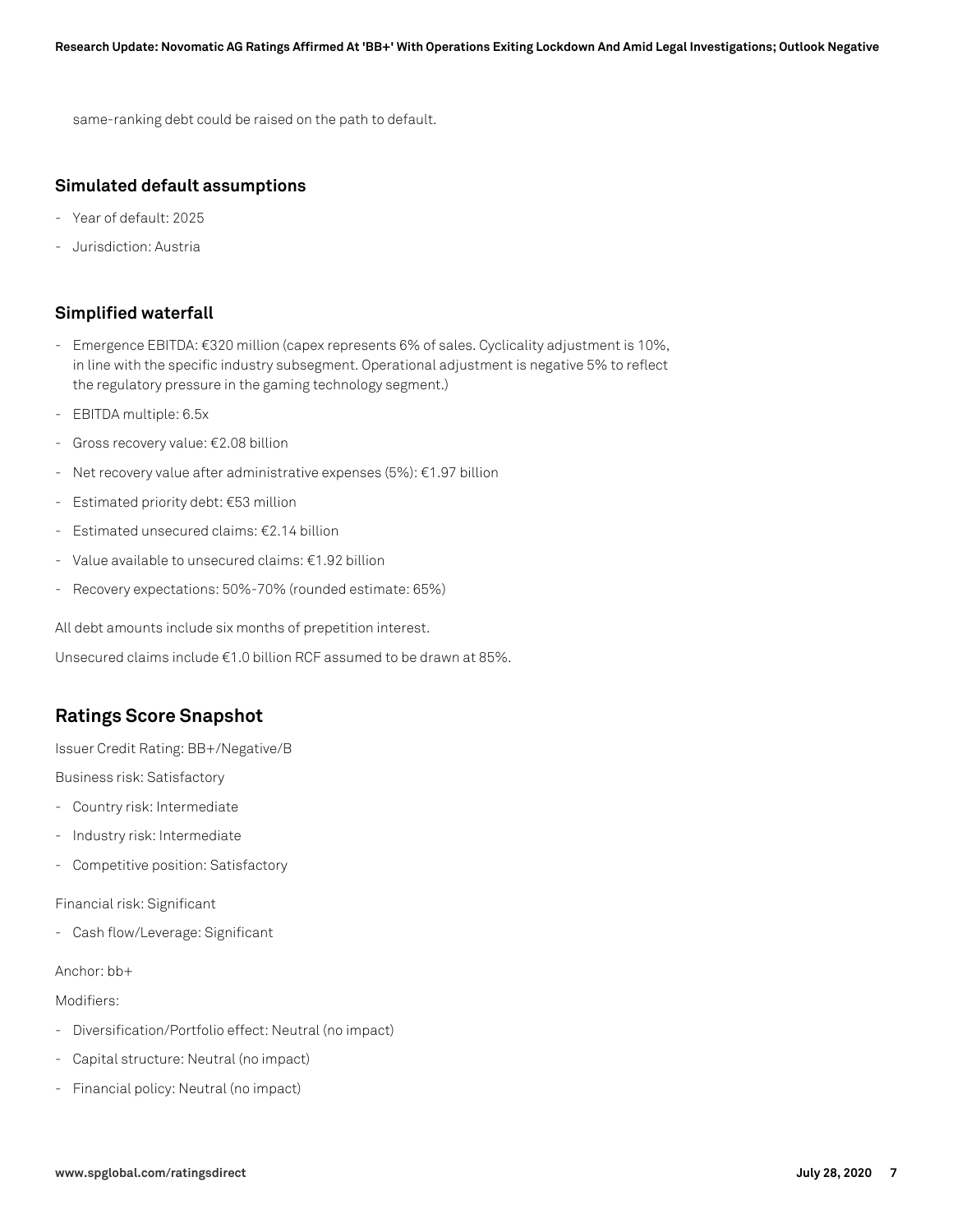- Liquidity: Strong (no impact)
- Management and governance: Fair (no impact)
- Comparable rating analysis: Neutral (no impact)

## **Related Criteria**

- General Criteria: Group Rating Methodology, July 1, 2019
- Criteria | Corporates | General: Corporate Methodology: Ratios And Adjustments, April 1, 2019
- General Criteria: Methodology For Linking Long-Term And Short-Term Ratings, April 7, 2017
- Criteria | Corporates | General: Recovery Rating Criteria For Speculative-Grade Corporate Issuers, Dec. 7, 2016
- Criteria | Corporates | Recovery: Methodology: Jurisdiction Ranking Assessments, Jan. 20, 2016
- Criteria | Corporates | General: Methodology And Assumptions: Liquidity Descriptors For Global Corporate Issuers, Dec. 16, 2014
- Criteria | Corporates | Industrials: Key Credit Factors For The Leisure And Sports Industry, March 5, 2014
- General Criteria: Country Risk Assessment Methodology And Assumptions, Nov. 19, 2013
- Criteria | Corporates | General: Corporate Methodology, Nov. 19, 2013
- General Criteria: Methodology: Industry Risk, Nov. 19, 2013
- General Criteria: Methodology: Management And Governance Credit Factors For Corporate Entities, Nov. 13, 2012
- General Criteria: Use Of CreditWatch And Outlooks, Sept. 14, 2009

#### **Related Research**

- Global Credit Conditions: The Shape Of Recovery: Uneven, Unequal, Uncharted, July 1, 2020
- Novomatic AG Outlook Revised To Negative On COVID-19-Related Business Disruption; 'BB+' Ratings Affirmed, May 12, 2020

# **Ratings List**

| <b>Ratings Affirmed</b>             |        |  |  |  |
|-------------------------------------|--------|--|--|--|
| <b>Novomatic AG</b>                 |        |  |  |  |
| Issuer Credit Rating BB+/Negative/B |        |  |  |  |
| Senior Unsecured                    | RR+    |  |  |  |
| Recovery Rating                     | 3(65%) |  |  |  |

Certain terms used in this report, particularly certain adjectives used to express our view on rating relevant factors, have specific meanings ascribed to them in our criteria, and should therefore be read in conjunction with such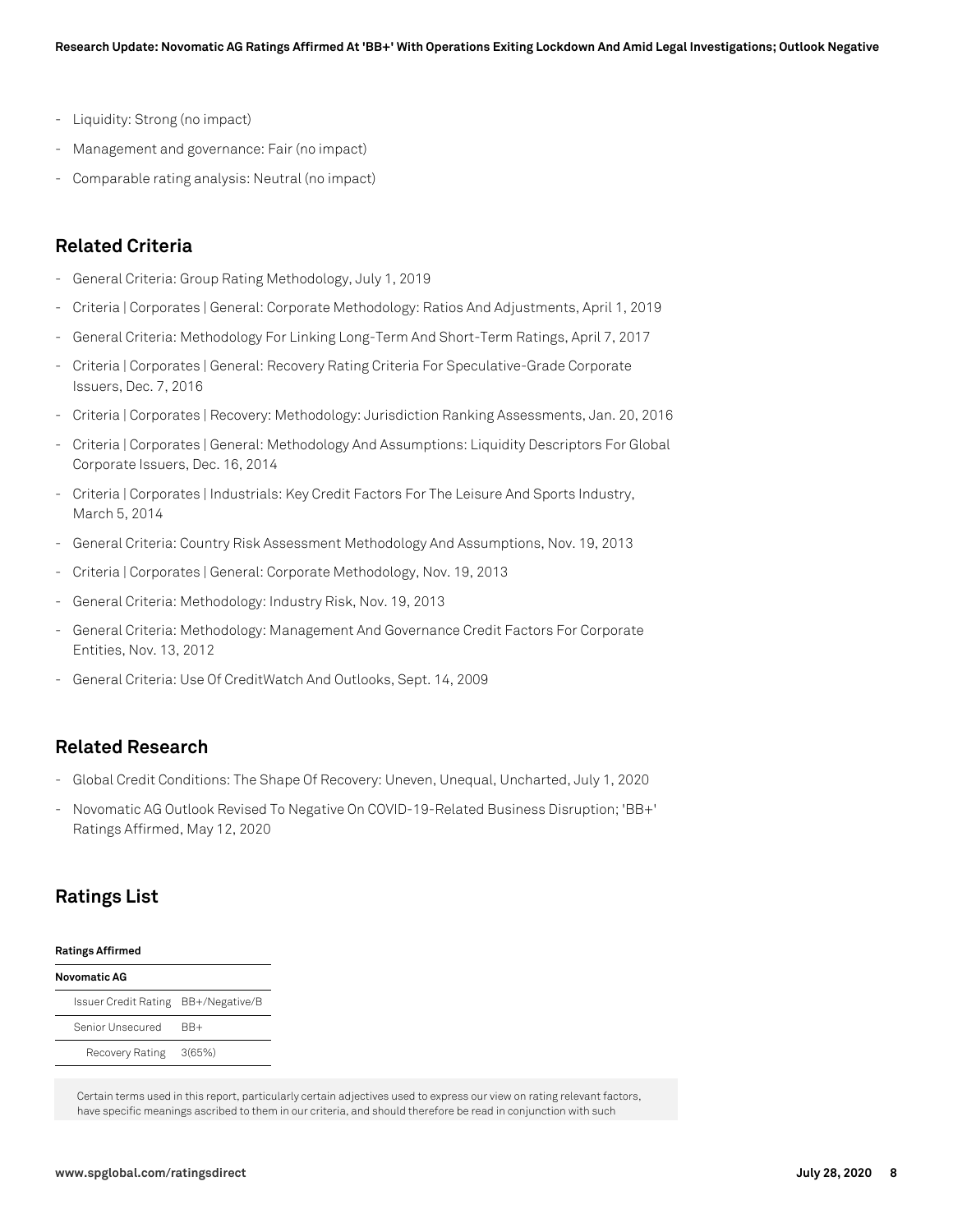#### **Research Update: Novomatic AG Ratings Affirmed At 'BB+' With Operations Exiting Lockdown And Amid Legal Investigations; Outlook Negative**

criteria. Please see Ratings Criteria at www.standardandpoors.com for further information. A description of each of S&P Global Ratings' rating categories is contained in "S&P Global Ratings Definitions" at https://www.standardandpoors.com/en\_US/web/guest/article/-/view/sourceId/504352 Complete ratings information is available to subscribers of RatingsDirect at www.capitaliq.com. All ratings affected by this rating action can be found on S&P Global Ratings' public website at www.standardandpoors.com. Use the Ratings search box located in the left column. Alternatively, call one of the following S&P Global Ratings numbers: Client Support Europe (44) 20-7176-7176; London Press Office (44) 20-7176-3605; Paris (33) 1-4420-6708; Frankfurt (49) 69-33-999-225; Stockholm (46) 8-440-5914; or Moscow 7 (495) 783-4009.